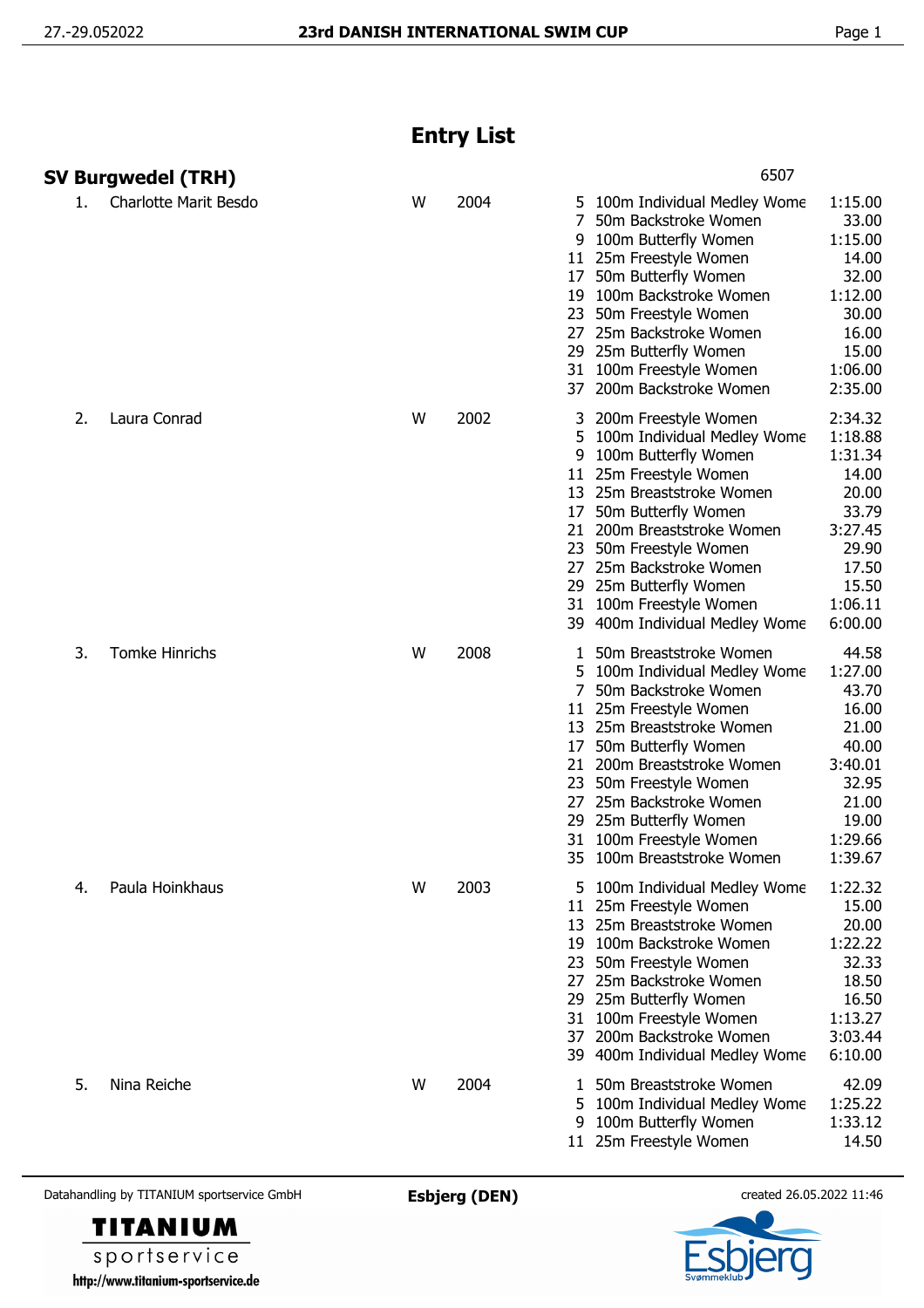|    | SV Burgwedel (TRH)      |   |      | 6507                                                                                                                                                                                                                                                                                                                                                                                                                                                                                                   |
|----|-------------------------|---|------|--------------------------------------------------------------------------------------------------------------------------------------------------------------------------------------------------------------------------------------------------------------------------------------------------------------------------------------------------------------------------------------------------------------------------------------------------------------------------------------------------------|
| 5. | Nina Reiche             | W | 2004 | 20.00<br>25m Breaststroke Women<br>13<br>35.67<br>50m Butterfly Women<br>17<br>3:55.96<br>200m Breaststroke Women<br>21.<br>50m Freestyle Women<br>31.45<br>23<br>19.00<br>25m Backstroke Women<br>27<br>25m Butterfly Women<br>16.50<br>29<br>1:42.42<br>35<br>100m Breaststroke Women<br>6:30.00<br>39 400m Individual Medley Wome                                                                                                                                                                   |
| 6. | Lena Ringkamp           | W | 2004 | 3 200m Freestyle Women<br>2:44.56<br>38.57<br>50m Backstroke Women<br>7<br>1:16.72<br>100m Butterfly Women<br>9<br>14.50<br>25m Freestyle Women<br>11.<br>50m Butterfly Women<br>32.61<br>17<br>32.10<br>50m Freestyle Women<br>23<br>25m Backstroke Women<br>18.00<br>27<br>15.50<br>25m Butterfly Women<br>29.<br>1:13.66<br>100m Freestyle Women<br>31<br>200m Butterfly Women<br>2:57.81<br>33                                                                                                     |
| 7. | Emma Paula Voigt        | W | 2006 | 1:27.00<br>100m Individual Medley Wome<br>5.<br>40.80<br>7<br>50m Backstroke Women<br>100m Butterfly Women<br>1:35.00<br>9<br>17.50<br>25m Freestyle Women<br>11<br>21.00<br>13 25m Breaststroke Women<br>41.04<br>50m Butterfly Women<br>17<br>1:30.00<br>100m Backstroke Women<br>19<br>3:15.00<br>200m Individual Medley Wome<br>25<br>19.00<br>25m Backstroke Women<br>27<br>20.00<br>25m Butterfly Women<br>29<br>1:20.00<br>100m Freestyle Women<br>31<br>200m Backstroke Women<br>3:00.00<br>37 |
| 8. | Jonathan Besdo          | М | 2002 | 4 200m Freestyle Men<br>2:14.00<br>1:07.00<br>100m Individual Medley Men<br>6<br>50m Backstroke Men<br>30.00<br>8<br>1:05.00<br>100m Butterfly Men<br>10<br>12.00<br>12 25m Freestyle Men<br>16 400m Freestyle Men<br>4:42.00<br>29.00<br>50m Butterfly Men<br>18<br>1:05.00<br>100m Backstroke Men<br>20<br>26.00<br>24 50m Freestyle Men<br>14.00<br>28 25m Backstroke Men<br>13.00<br>30 25m Butterfly Men<br>2:33.00<br>34 200m Butterfly Men<br>2:22.00<br>38 200m Backstroke Men                 |
| 9. | Sebastian Dominik Besdo | M | 2007 | 2:14.00<br>200m Freestyle Men<br>4<br>1:13.00<br>100m Individual Medley Men<br>6<br>31.00<br>50m Backstroke Men<br>8<br>100m Butterfly Men<br>1:07.00<br>10<br>13.00<br>12 25m Freestyle Men<br>5:15.00<br>16 400m Freestyle Men<br>50m Butterfly Men<br>29.00<br>18<br>100m Backstroke Men<br>1:09.00<br>20<br>27.00<br>24 50m Freestyle Men<br>25m Backstroke Men<br>15.00<br>28<br>14.00<br>30 25m Butterfly Men                                                                                    |

Datahandling by TITANIUM sportservice GmbH **Esbjerg (DEN)** created 26.05.2022 11:46

**TITANIUM** sportservice

http://www.titanium-sportservice.de

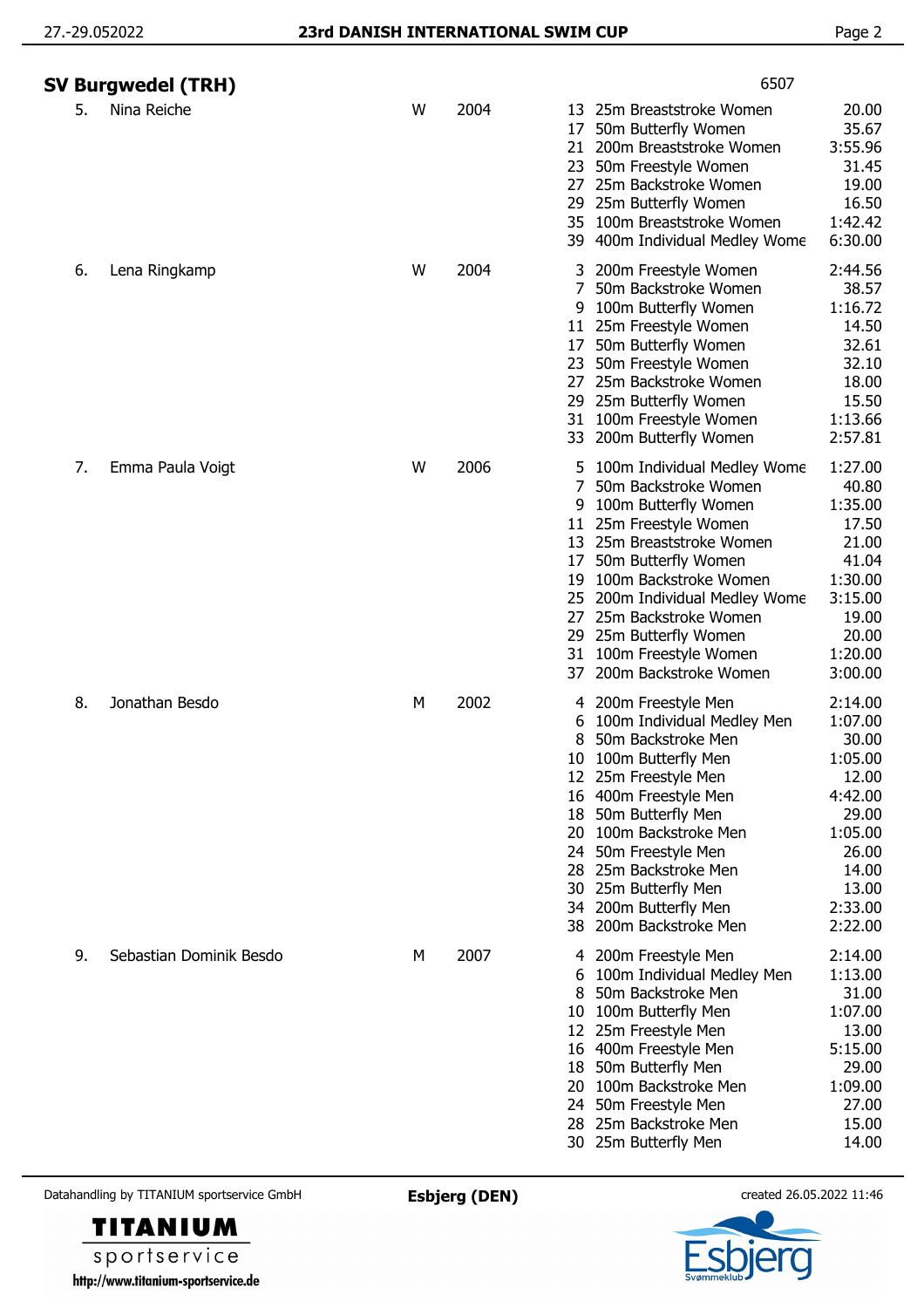| Datahandling by TITANIUM sportservice GmbH |                         |   | <b>Esbjerg (DEN)</b> |                               |                                                                                                                                                                                                                                                                                                                                                                      | created 26.05.2022 11:46                                                                                                                   |
|--------------------------------------------|-------------------------|---|----------------------|-------------------------------|----------------------------------------------------------------------------------------------------------------------------------------------------------------------------------------------------------------------------------------------------------------------------------------------------------------------------------------------------------------------|--------------------------------------------------------------------------------------------------------------------------------------------|
| 14.<br>Mats Mikolaiczyk                    |                         | М | 2009                 | 2                             | 50m Breaststroke Men                                                                                                                                                                                                                                                                                                                                                 | 50.75                                                                                                                                      |
| 13.<br>Kjell Mikolaiczyk                   |                         | М | 2007                 | 18<br>22<br>24.<br>28<br>40   | 50m Breaststroke Men<br>100m Individual Medley Men<br>50m Backstroke Men<br>12 25m Freestyle Men<br>14 25m Breaststroke Men<br>50m Butterfly Men<br>200m Breaststroke Men<br>50m Freestyle Men<br>25m Backstroke Men<br>30 25m Butterfly Men<br>36 100m Breaststroke Men<br>400m Individual Medley Men                                                               | 38.98<br>1:28.93<br>36.50<br>15.50<br>18.00<br>40.11<br>3:17.61<br>34.82<br>17.00<br>19.00<br>1:27.54<br>6:30.00                           |
| 12.<br>Ole Heuer                           |                         | М | 2006                 | 6<br>18<br>20<br>24<br>36     | 4 200m Freestyle Men<br>100m Individual Medley Men<br>50m Backstroke Men<br>12 25m Freestyle Men<br>14 25m Breaststroke Men<br>50m Butterfly Men<br>100m Backstroke Men<br>50m Freestyle Men<br>26 200m Individual Medley Men<br>28 25m Backstroke Men<br>32 100m Freestyle Men<br>100m Breaststroke Men                                                             | 3:07.54<br>1:34.31<br>40.63<br>14.50<br>19.00<br>40.19<br>1:32.91<br>31.36<br>3:18.57<br>19.00<br>1:17.14<br>1:40.52                       |
| 11.<br>Mika Finn Gante                     |                         | М | 2008                 | 2<br>6<br>8<br>20<br>26<br>36 | 50m Breaststroke Men<br>100m Individual Medley Men<br>50m Backstroke Men<br>12 25m Freestyle Men<br>14 25m Breaststroke Men<br>16 400m Freestyle Men<br>100m Backstroke Men<br>200m Individual Medley Men<br>28 25m Backstroke Men<br>30 25m Butterfly Men<br>32 100m Freestyle Men<br>100m Breaststroke Men                                                         | 39.78<br>1:18.35<br>37.84<br>14.00<br>18.00<br>6:02.06<br>1:26.68<br>3:08.57<br>18.00<br>15.50<br>1:08.75<br>1:28.06                       |
| 10.<br>Tom Luis Fischer                    |                         | M | 2007                 | 2<br>4<br>6<br>10             | 50m Breaststroke Men<br>200m Freestyle Men<br>100m Individual Medley Men<br>100m Butterfly Men<br>12 25m Freestyle Men<br>14 25m Breaststroke Men<br>16 400m Freestyle Men<br>18 50m Butterfly Men<br>22 200m Breaststroke Men<br>24 50m Freestyle Men<br>30 25m Butterfly Men<br>32 100m Freestyle Men<br>36 100m Breaststroke Men<br>40 400m Individual Medley Men | 36.00<br>2:25.00<br>1:13.00<br>1:15.00<br>13.00<br>17.00<br>4:55.00<br>32.00<br>3:01.00<br>28.00<br>15.00<br>1:05.00<br>1:20.00<br>5:33.00 |
| SV Burgwedel (TRH)<br>9.                   | Sebastian Dominik Besdo | М | 2007                 |                               | 6507<br>32 100m Freestyle Men<br>34 200m Butterfly Men<br>40 400m Individual Medley Men                                                                                                                                                                                                                                                                              | 1:00.00<br>2:26.00<br>5:12.00                                                                                                              |
|                                            |                         |   |                      |                               |                                                                                                                                                                                                                                                                                                                                                                      |                                                                                                                                            |